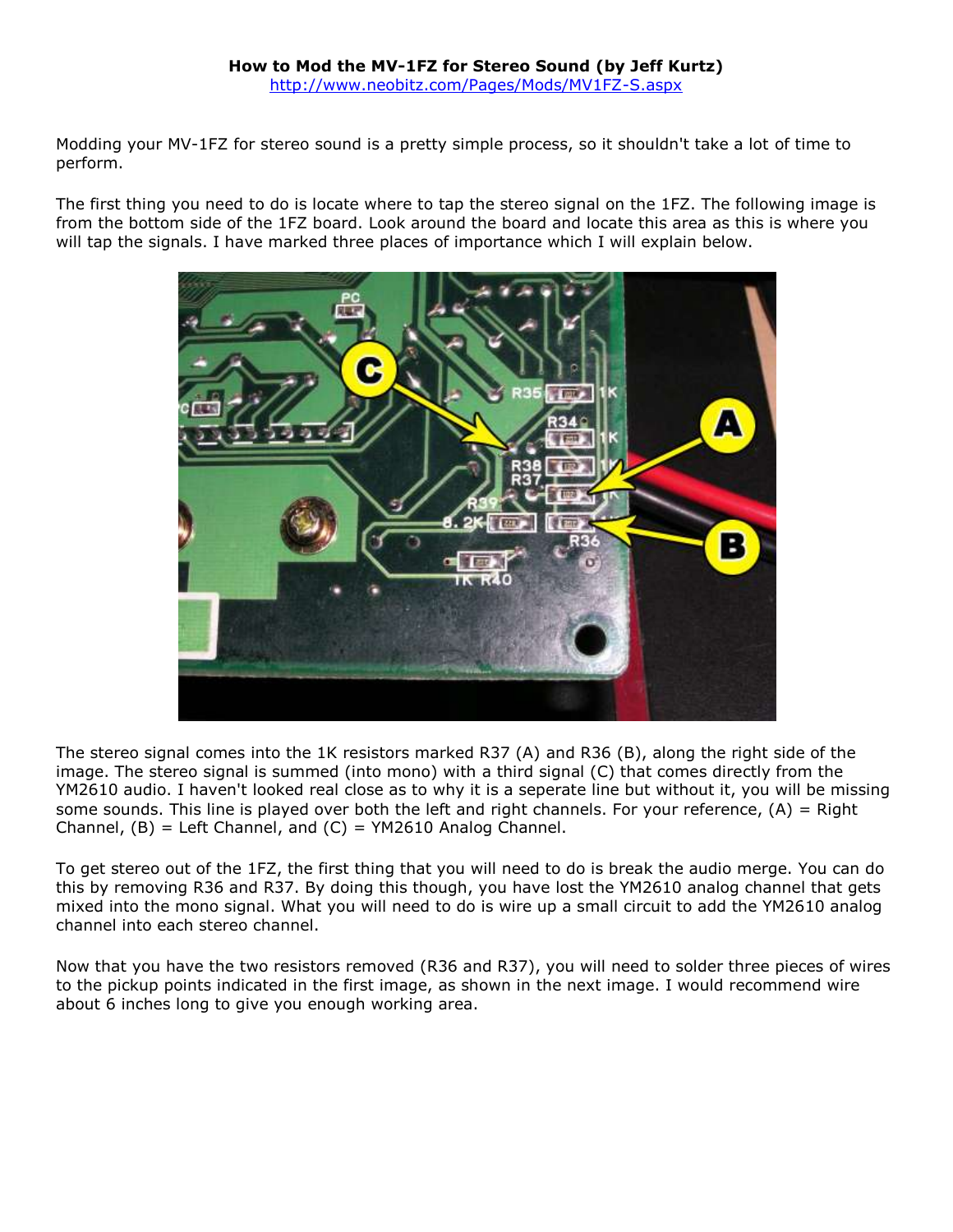

Now that you have the wires attached to the 1FZ board, you will need to build a small circuit that will mix the YM2610 Analog Channel (C) with the Right Channel (A) and Left Channel (B). The circuit is very simple and only requires four capacitors (4.7u) and four resistors (6.8k). The schematic and board are shown in the following image:



In the above photo, the Right Channel (A) is the top wiring coming in from the left. The middle wire is the YM2610 Analog Channel (C), and the bottom wire is the Left Channel (B).

In my testing, I just wired the Left and Right leads up to the RCA jacks on a consolized 1FZ and used the MVS Test Menu to verify that stereo was working. I didn't spend a great deal of time on this so if your audio is backwards, I may have mislabeled the LEFT and RIGHT channels :) I didn't wire the Left and Right channels to the MVS JAMMA edge to see if it was ample sound for a cabinet as my only goal for this was on a consolized system. In any case, it's a pretty simple mod and could be expanded on to fit your needs.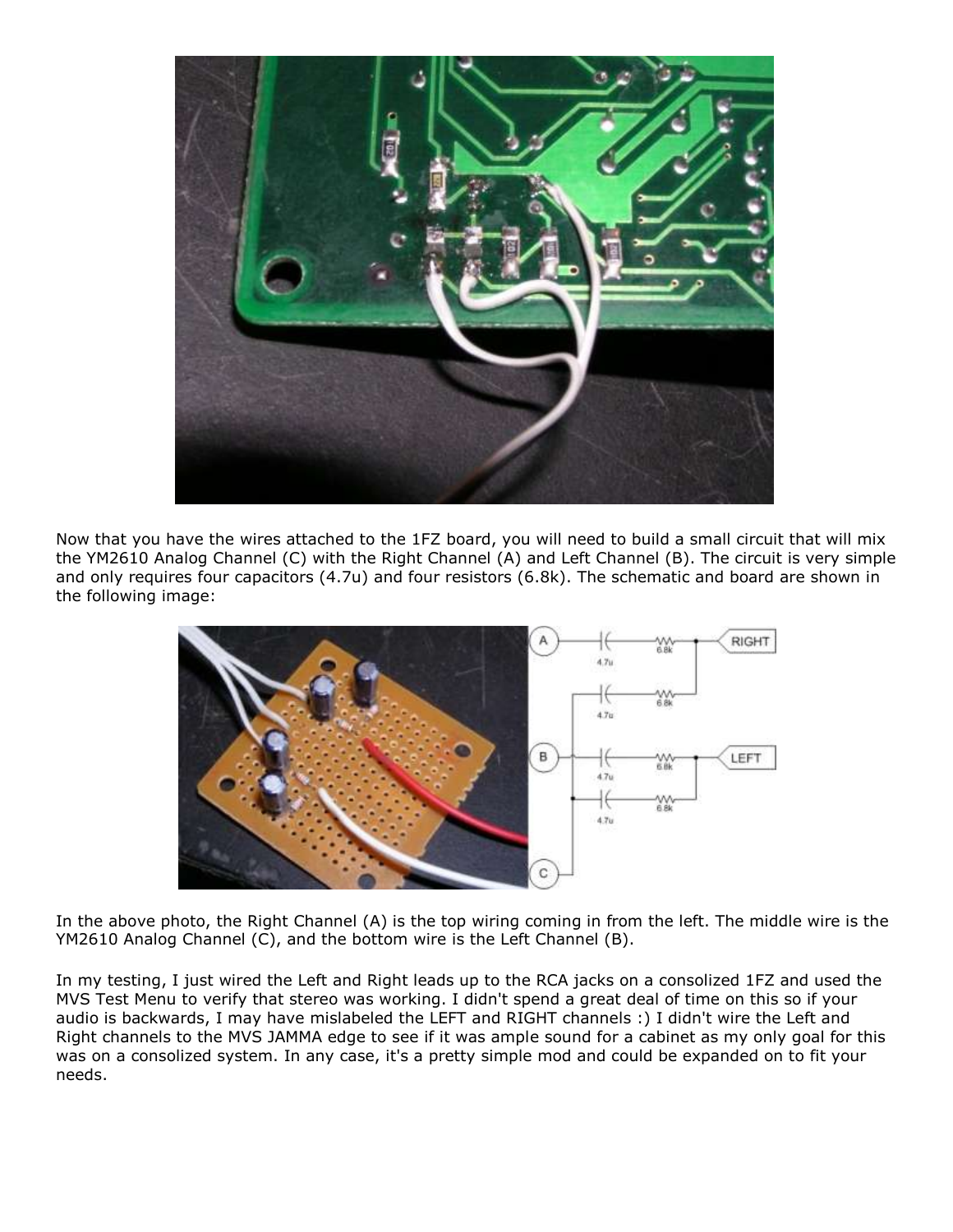## **Notes by mmmonkey**

I wanted a small board for this that that wasn't too tall, so bent the capacitors over. Here's a few photo's of it as I built it….

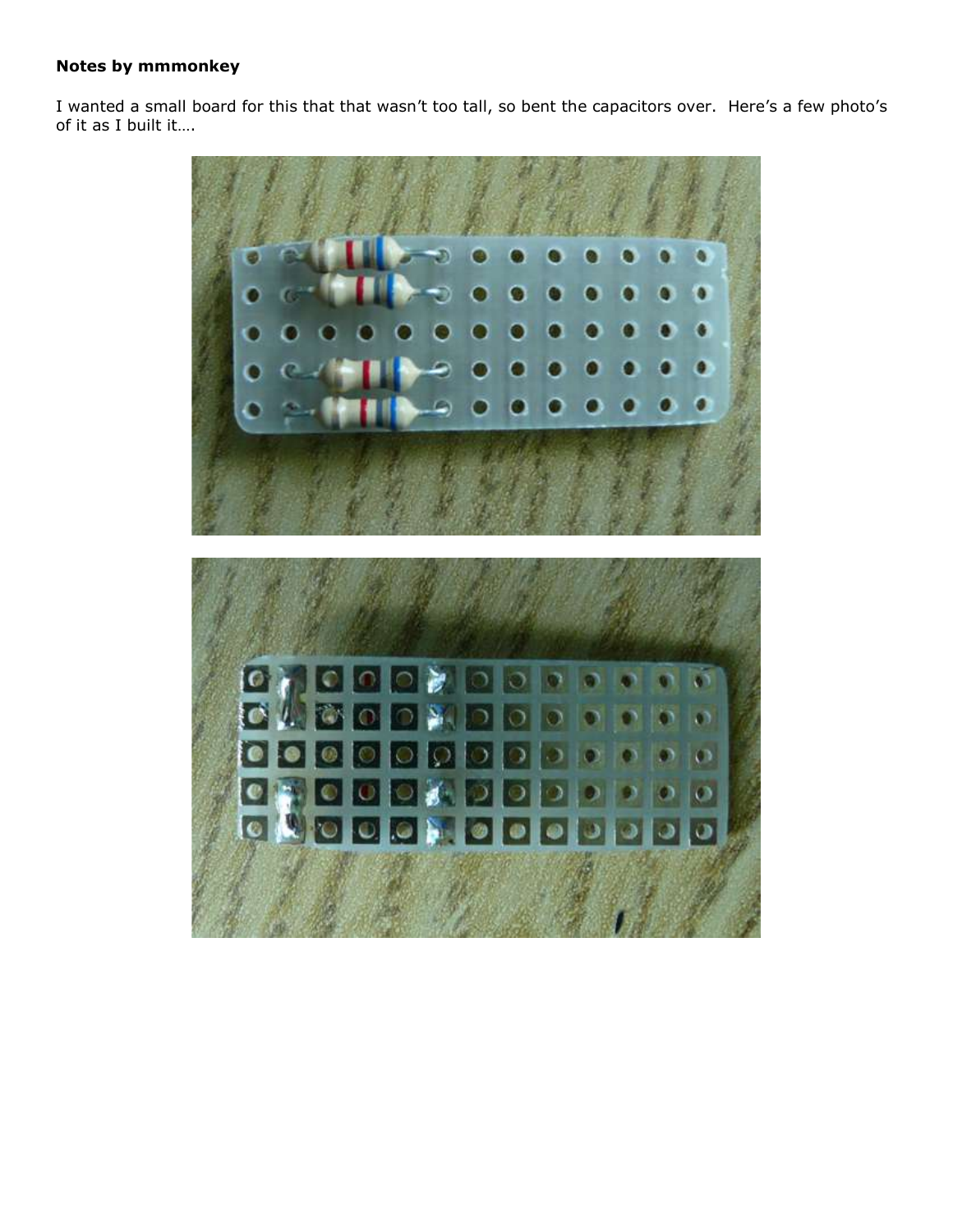

White stripe on Caps face the resistors

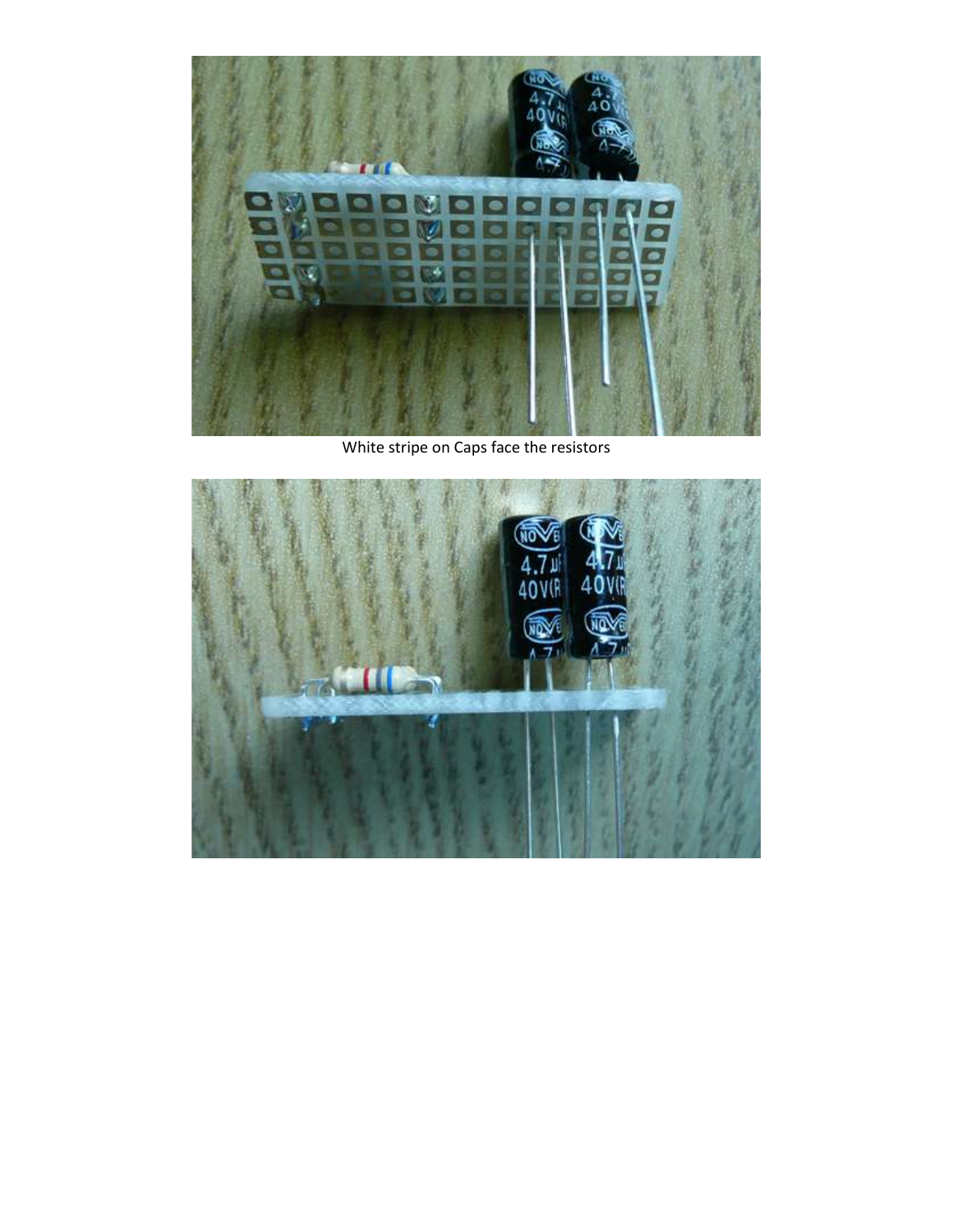

Negative legs bent to reach resistors, ready to be soldered in place and trimmed off.



Capacitors bent over to reduce height.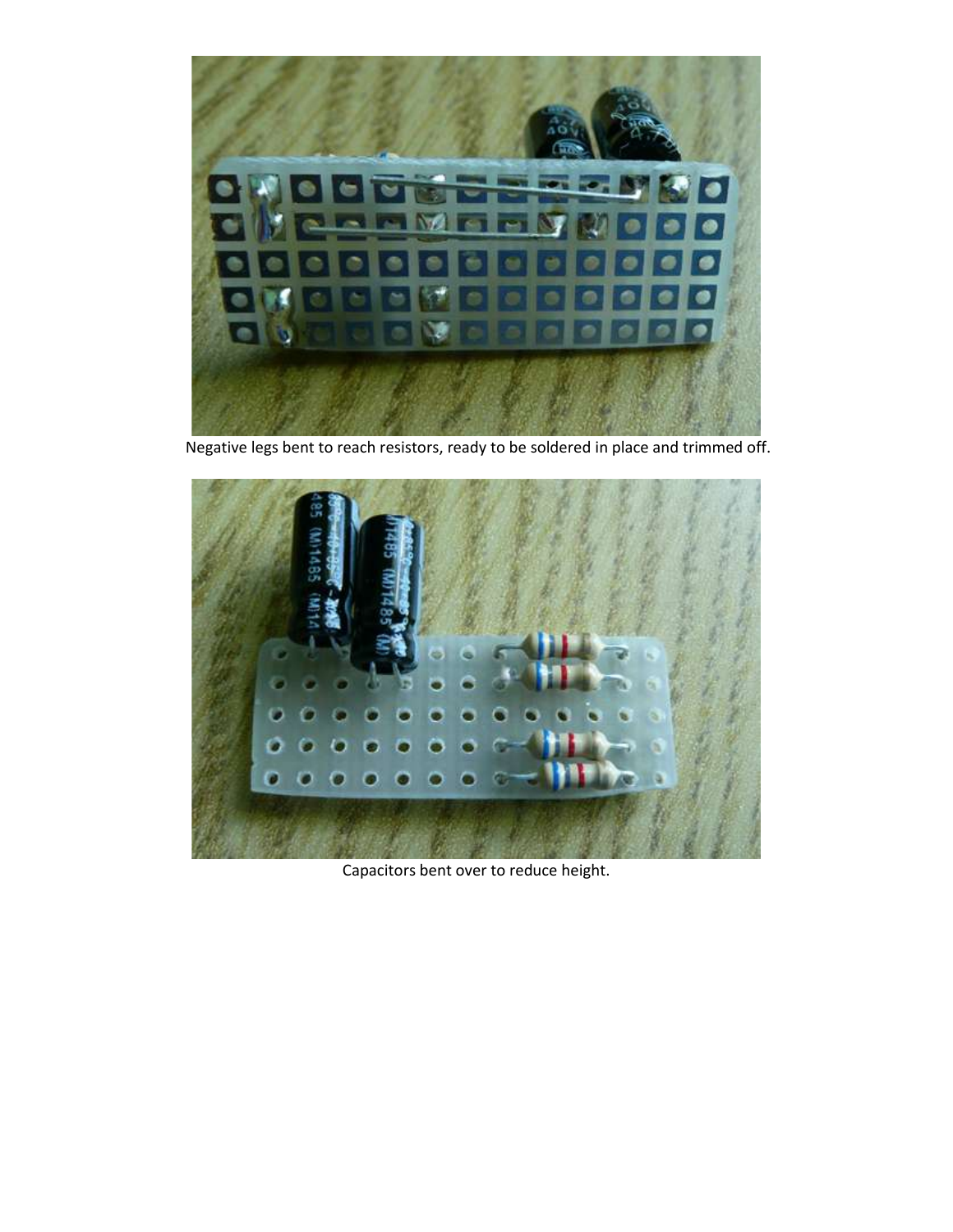

Last two capacitors soldered into place, note the link on the positive legs of capacitors A and B, this is the input for the centre channel.